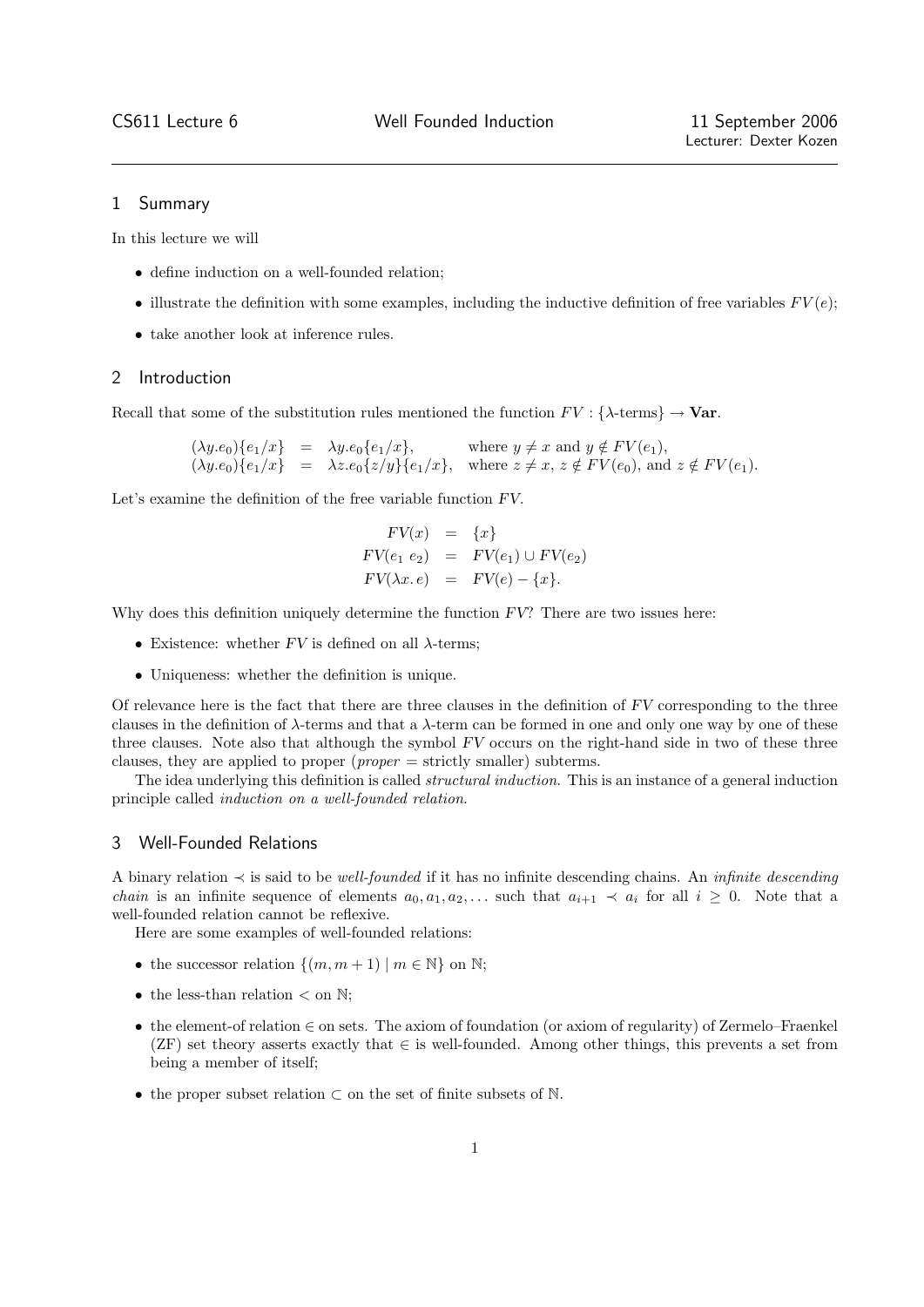The following are not well-founded relations:

- the predecessor relation  $\{(m+1,m) | m \in \mathbb{N}\}\$  on  $\mathbb{N}(0,1,2,...)$  is an infinite descending chain!);
- the greater-than relation  $>$  on  $\mathbb{N}$ :
- the less-than relation  $\lt$  on  $\mathbb{Z}$  (0, -1, -2, ... is an infinite descending chain);
- the less-than relation  $\lt$  on the real interval  $[0,1]$   $(1, \frac{1}{2}, \frac{1}{3}, \frac{1}{4}, \ldots$  is an infinite descending chain);
- the proper subset relation  $\subset$  on subsets of  $\mathbb{N}$  ( $\mathbb{N}, \mathbb{N}$  {0},  $\mathbb{N}$  {0, 1}, ... is an infinite descending chain).

#### 4 Well-Founded Induction

Let  $\prec$  be a well-founded binary relation on a set A. Abstractly, a property is just a map  $P : A \rightarrow \{true, false\}$ , or equivalently, a subset  $P \subseteq A$  (the set of all elements of A for which the property is true).

The principle of well-founded induction on the relation  $\prec$  says that in order to prove that a property P holds for all elements of A, it suffices to prove that P holds of any  $a \in A$  whenever P holds for all  $b \prec a$ . In other words,

$$
\forall a \in A \ (\forall b \in A \ b \prec a \Rightarrow P(b)) \Rightarrow P(a) \quad \Rightarrow \quad \forall a \in A \ P(a). \tag{1}
$$

Expressed as a proof rule,

$$
\frac{\forall a \in A \ (\forall b \in A \ b \prec a \Rightarrow P(b)) \Rightarrow P(a)}{\forall a \in A \ P(a)}.\tag{2}
$$

The basis of the induction is the case when a has no  $\prec$ -predecessors; in that case, the statement  $\forall b \in A$  b  $\prec$  $a \Rightarrow P(b)$  is vacuously true.

For the well-founded relation  $\{(m, m + 1) \mid m \in \mathbb{N}\},$  (1) and (2) reduce to the familiar notion of mathematical induction on N: to prove  $\forall n \ P(n)$ , it suffices to prove that  $P(0)$  and that  $P(n + 1)$  whenever  $P(n)$ .

For the well-founded relation  $\lt$  on N, (1) and (2) reduce to *strong* induction on N: to prove  $\forall n \ P(n)$ , it suffices to prove that  $P(n)$  whenever  $P(0), P(1), \ldots, P(n-1)$ . When  $n = 0$ , the induction hypothesis is vacuously true.

### 4.1 Equivalence of Well-Foundedness and the Validity of Induction

In fact, one can show that the induction principle  $(1)$ – $(2)$  is valid for a binary relation  $\prec$  on A if and only if  $\prec$  is well-founded.

To show that well-foundedness implies the validity of the induction principle, suppose the induction principle is not valid. Then there exists a property  $P$  for which the premise of  $(2)$  holds but not the conclusion. Thus P is false for some element  $a_0 \in A$ . The premise of (2) is equivalent to

$$
\forall a \in A \ \neg P(a) \Rightarrow \exists b \in A \ b \prec a \land \neg P(b);
$$

this implies that there exists an  $a_1 \prec a_0$  such that P is false for  $a_1$ . Continuing in this fashion, using the axiom of choice one can construct an infinite descending chain  $a_0, a_1, a_2, \ldots$  for which P is false, so  $\prec$  is not well-founded.

Conversely, suppose that there is an infinite descending chain  $a_0, a_1, a_2, \ldots$ . Then the property "a  $\notin$  ${a_0, a_1, a_2, \ldots}$ " violates (2), since the premise of (2) holds but not the conclusion.

# 5 Structural Induction

Now let's define a well-founded relation on the set of all  $\lambda$ -terms. Define  $e < e'$  if e is a proper subterm of e'. A  $\lambda$ -term e is a proper (or strict) subterm of e' if it is a subterm of e' and if  $e \neq e'$ . If we think of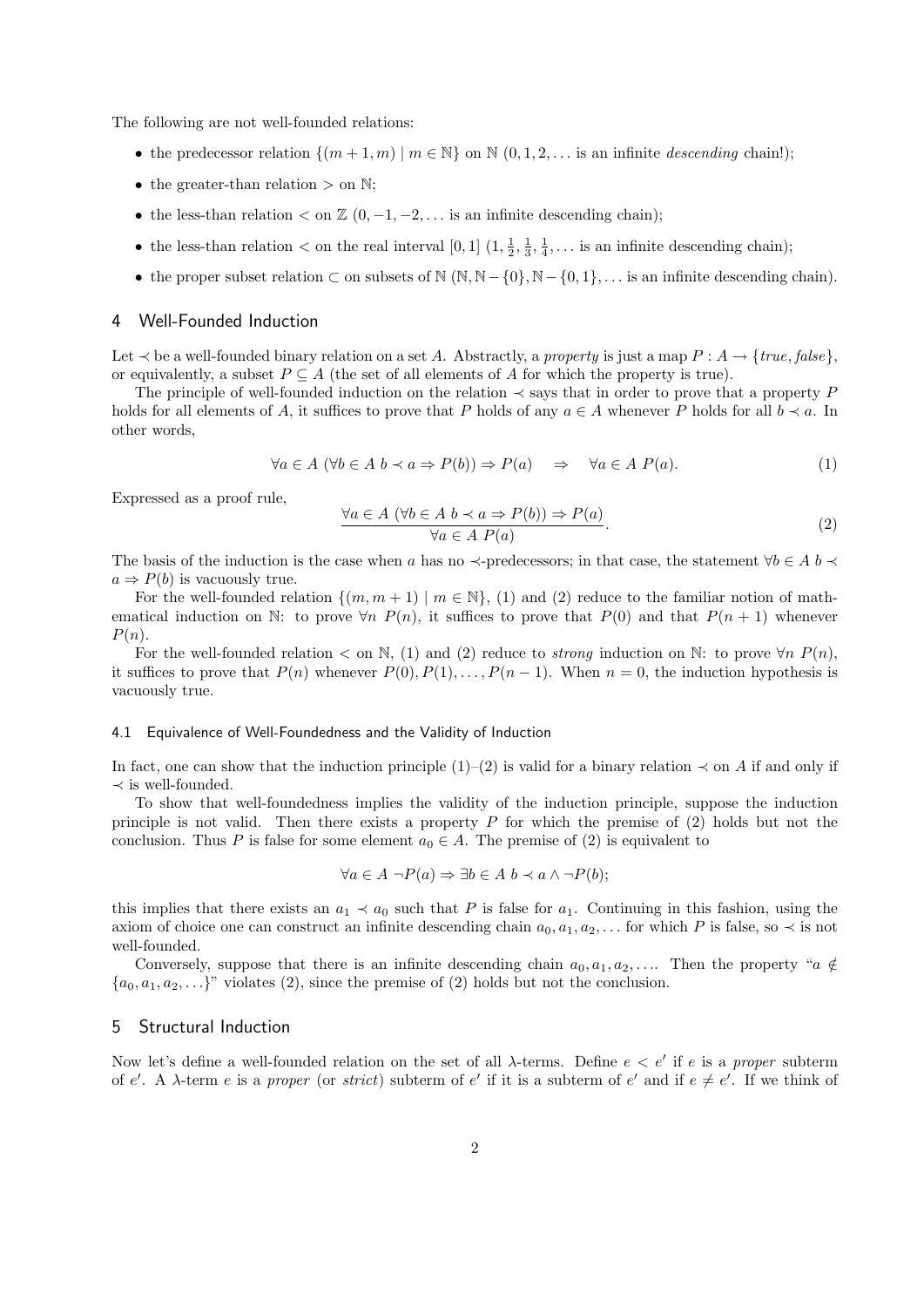$\lambda$ -terms as syntax trees, then e' is a tree that has e as a subtree. Since these trees are finite, the relation is well-founded. Induction on this relation is called *structural induction*.

We can now show that  $FV(e)$  exists and is uniquely defined for any  $\lambda$ -term e. In the grammar for  $\lambda$ -terms, for any  $e$ , exactly one case in the definition of  $FV$  applies to  $e$ , and all references in the definition of  $FV$  are to subterms, which are strictly smaller. The function FV exists and is uniquely defined for the base case of the smallest  $\lambda$ -terms  $x \in Var$ . So  $FV(e)$  exists and is uniquely defined for any  $\lambda$ -term e by induction on the well-founded subexpression relation.

We often have a set of expressions in a language built from a set of *constructors* starting from a set of generators. For example, in the case of  $\lambda$ -terms, the generators are the variables  $x \in Var$  and the constructors are the application operator  $\cdot$  and the abstraction operators  $\lambda x$ . The set of expressions defined by the generators and constructors is the smallest set containing the generators and closed under the constructors.

If a function is defined on expressions in such a way that

- there is one clause in the definition for every generator or constructor pattern,
- the right-hand sides refer to the value of the function only on proper subexpressions,

then the function is well-defined and unique.

#### 6 Inference rules

We defined small-step and big-step semantics using inference rules. These rules are another kind of inductive definition. To prove properties of them, we would like to use well-founded induction.

To do this, we can change our view and look at reduction as a binary relation. To say that  $\langle c, \sigma \rangle \longrightarrow \langle c', \sigma' \rangle$ according to the small-step SOS rules just means that  $(\langle c, \sigma \rangle, \langle c', \sigma' \rangle)$  is a member of some reduction relation, which is a subset of  $(Com \times \Sigma) \times (Com \times \Sigma)$ . In fact, not only is it a relation, it is a partial function.

Here is an example of the kind of the rule we have been looking at so far.

$$
\frac{a_1 \longrightarrow a_1'}{a_1 + a_2 \longrightarrow a_1' + a_2} \quad (|a_1| > 0)
$$
\n
$$
(3)
$$

Here  $a_1, a_2$ , and  $a'_1$  are *metavariables*. Everything above the line is part of the *premise*, and everything below the line is the conclusion. The expression on the right side is a side condition.

A rule instance is a substitution for all the metavariables such that the side condition is satisfied. For example, here is an instance of the above rule:

$$
\frac{3*4 \longrightarrow 12}{(3*4+1) \longrightarrow (12+1)} \ (|3*4| > 0)
$$

where the substitutions are  $a_1 = 3 * 4$ ,  $a'_1 = 12$ ,  $a_2 = 1$ .

Another valid instance of the rule is

$$
\frac{3*4 \longrightarrow 11}{(3*4+1) \longrightarrow (11+1)} \ (|3*4| > 0)
$$

where the substitutions are  $a_1 = 3 * 4$ ,  $a'_1 = 11$ ,  $a_2 = 1$ .

With rules like  $(3)$ , we are usually trying to define some set or relation. For example, this rule might be part of the definition of some reduction relation  $\longrightarrow$  that is a subset of  $AExp \times AExp$ . Such rules are typically of the form

$$
\frac{X_1 X_2 \dots X_n}{X} \quad (\phi) \tag{4}
$$

where  $X_1, X_2, \ldots, X_n$  represent elements that are already members of the set or relation being defined, X represents a new member of the relation added by this rule, and  $\phi$  is a collection of side conditions that must hold in order for the rule to be applied.

The difference between a premise and a side condition is that the side condition is not part of the relation that the rule is trying to define, while the premises are. The side condition is some restriction that determines when an instance of the rule may be applied.